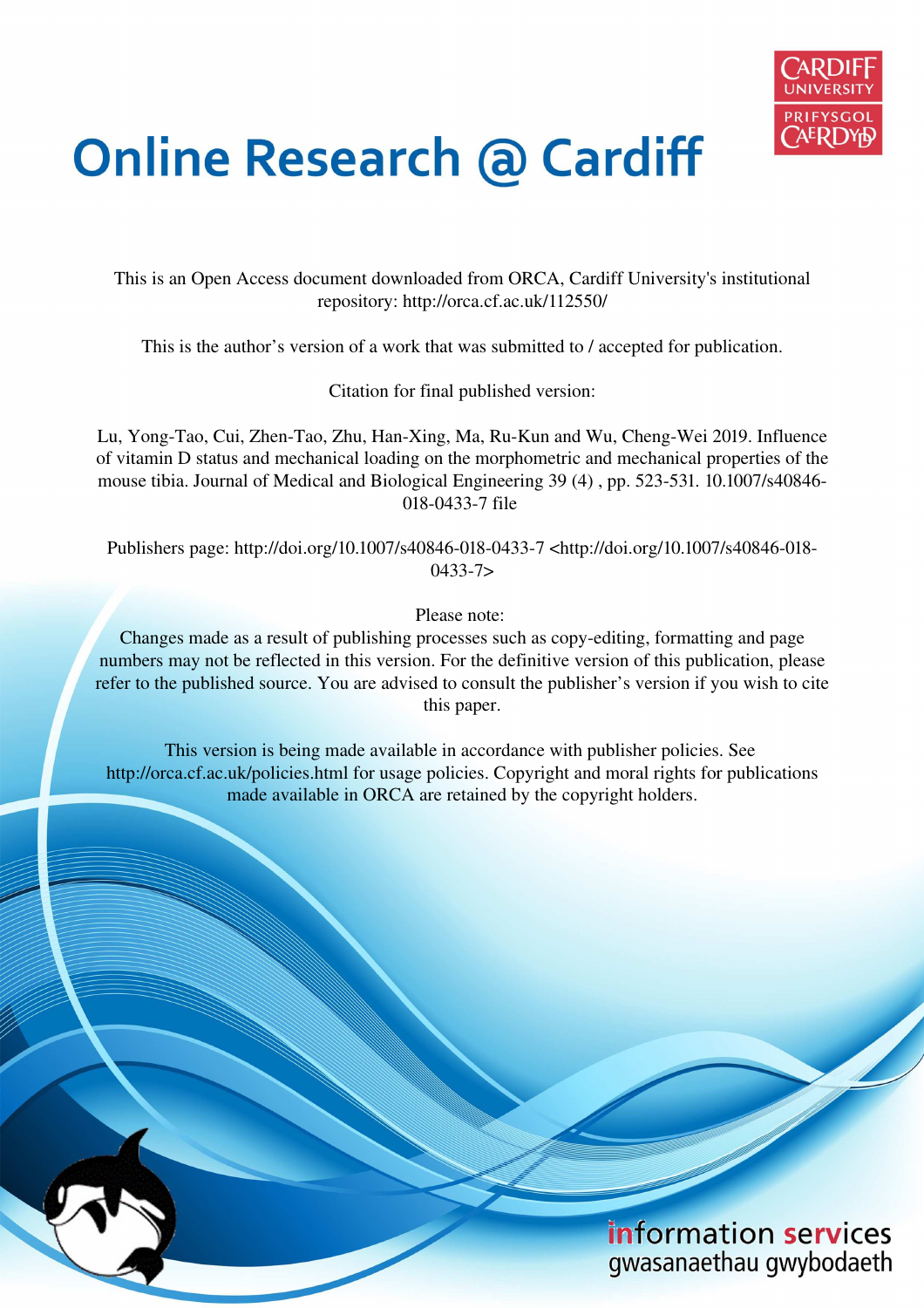| $\mathbf{1}$                                        | Influence of antenatal vitamin D status on the                                                                                                                                                                                                                                                                                                                                                                                      |
|-----------------------------------------------------|-------------------------------------------------------------------------------------------------------------------------------------------------------------------------------------------------------------------------------------------------------------------------------------------------------------------------------------------------------------------------------------------------------------------------------------|
| $\overline{2}$                                      | morphometric and mechanical properties of mouse tibia                                                                                                                                                                                                                                                                                                                                                                               |
| 3                                                   | Yongtao Lu <sup>1,2,3</sup> , Hanxing Zhu <sup>4</sup> , Rukun Ma <sup>2</sup> , Chengwei Wu <sup>1,2,*</sup>                                                                                                                                                                                                                                                                                                                       |
| 4<br>5<br>6<br>$\overline{7}$<br>8<br>9<br>10<br>11 | <sup>1</sup> State Key Laboratory of Structural Analysis for Industrial Equipment, Dalian<br>University of Technology, Dalian, China<br><sup>2</sup> Department of Engineering Mechanics, Dalian University of Technology, Dalian,<br>China<br><sup>3</sup> INSIGNEO and Department of Mechanical Engineering, the University of Sheffield,<br>Sheffield, UK<br><sup>4</sup> School of Engineering, Cardiff University, Cardiff, UK |
| 12<br>13                                            |                                                                                                                                                                                                                                                                                                                                                                                                                                     |
| 14                                                  | <b>CORRESPONDING AUTHOR:</b>                                                                                                                                                                                                                                                                                                                                                                                                        |
| 15                                                  | Chengwei Wu, PhD                                                                                                                                                                                                                                                                                                                                                                                                                    |
| 16                                                  | Vice Dean of FVEM                                                                                                                                                                                                                                                                                                                                                                                                                   |
| 17                                                  | Department of Engineering Mechanics,                                                                                                                                                                                                                                                                                                                                                                                                |
| 18                                                  | Dalian University of Technology,                                                                                                                                                                                                                                                                                                                                                                                                    |
| 19                                                  | No. 2 Linggong Road,                                                                                                                                                                                                                                                                                                                                                                                                                |
| 20                                                  | 116024, Dalian, China                                                                                                                                                                                                                                                                                                                                                                                                               |
| 21                                                  | Phone: $+86(0)41184706353$                                                                                                                                                                                                                                                                                                                                                                                                          |
| 22                                                  | Email: cwwu@dlut.edu.cn                                                                                                                                                                                                                                                                                                                                                                                                             |
| 23                                                  |                                                                                                                                                                                                                                                                                                                                                                                                                                     |
| 24                                                  |                                                                                                                                                                                                                                                                                                                                                                                                                                     |
| 25                                                  | Word count (Introduction through Discussion): XXX                                                                                                                                                                                                                                                                                                                                                                                   |
| 26                                                  | Number of tables: 0                                                                                                                                                                                                                                                                                                                                                                                                                 |
| 27                                                  | Number of figures: 5                                                                                                                                                                                                                                                                                                                                                                                                                |
| 28                                                  |                                                                                                                                                                                                                                                                                                                                                                                                                                     |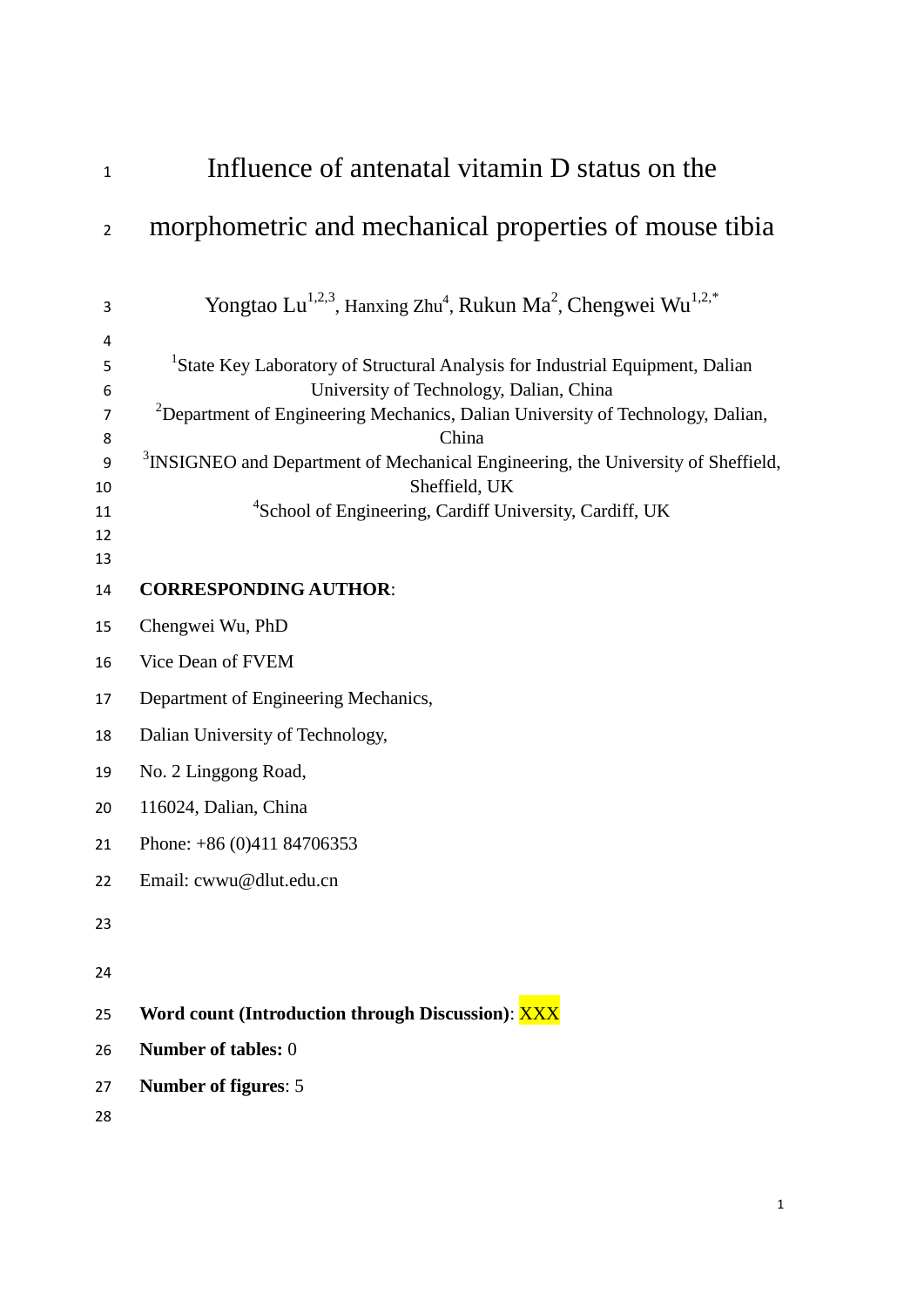## **Abstract**

There are increasing evidences that a low level of antenatal vitamin D is linked to a smaller bone size in childhood as well as an increased bone fracture risk later in adulthood, independently of the later vitamin D status. In this study, the hypothesis that the antenatal vitamin D depletion results in reduced responses to mechanical loading and consequently reductions in bone stiffness and strength during both childhood and adulthood was tested using animal models. C57BL/6J mice were used to generate the vitamin D replete and deplete dams. Their 8-week-old and 16-week-old offspring were used and the left tibiae were mechanically loaded *in vivo* 10 for two weeks. Then, both tibiae were dissected and scanned using a  $\mu$ CT imaging system. The μCT images were used for the calculations of tibial morphometric and mechanical parameters. It was found that for the 10-week-old offspring, the antenatal vitamin D replete marked increased the Tb.BV/TV, Tb.Th, Ct.Th, bone stiffness and failure load, decreased Tb.Sp and Ct.MA in the loaded tibiae, but only markedly increased Tb.Sp and Ct.MA in the non-loaded tibiae. For the 18-week-old offspring, the antenatal vitamin D status has a minimal effect on bone morphometric and mechanical parameters. These data implies that only during the childhood, antenatal vitamin D repletion results in increased responses to mechanical loading. This study emphasis the importance of enough vitamin D supply during pregnancy and physical activities during childhood for increasing the bone quality.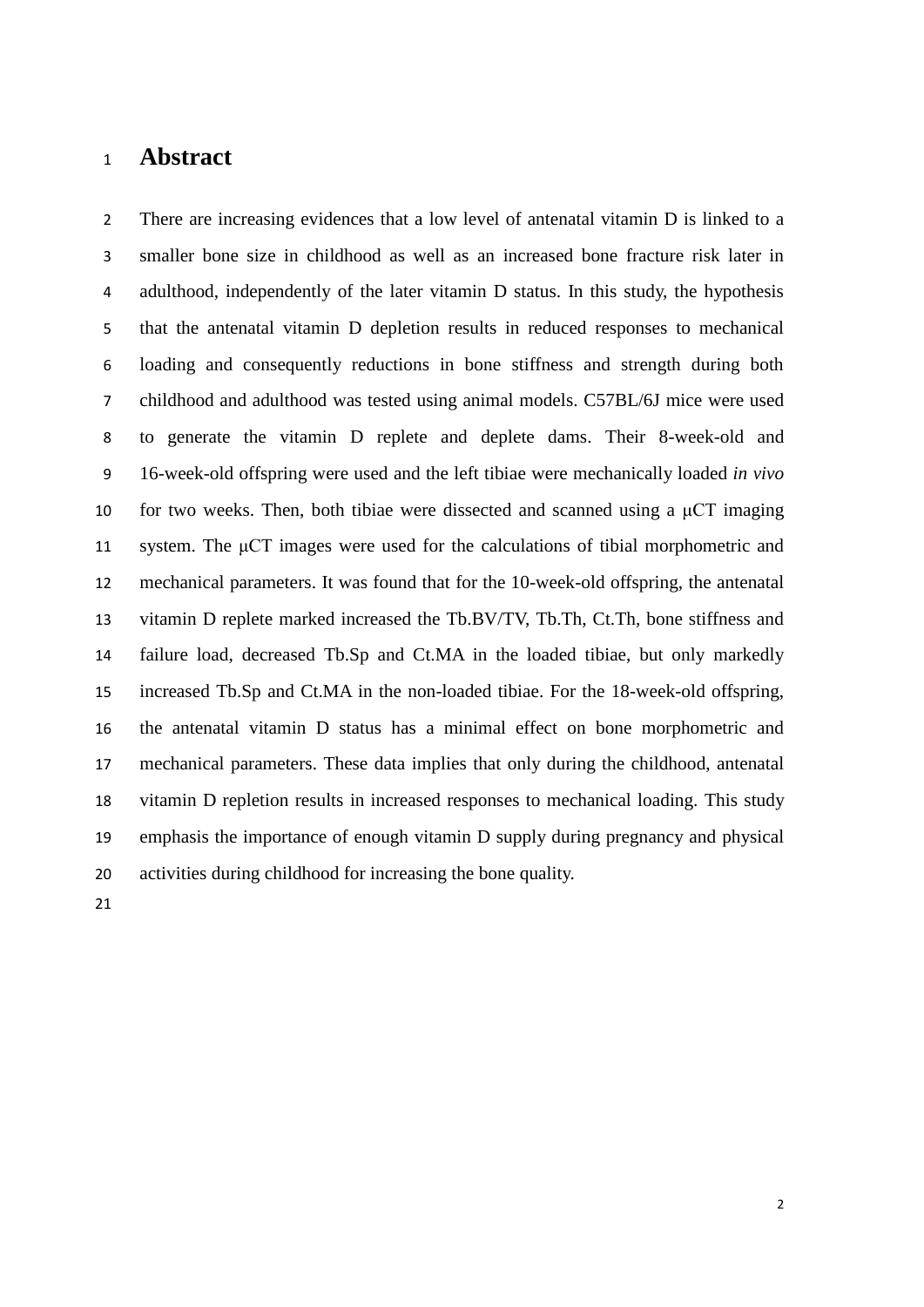#### **1. Introduction**

Osteoporosis is a skeletal disorder characterized by increased bone fragility and fracture. Currently 1 in 3 women and 1 in 5 men aged 50-year-old and over experience an osteoporotic fracture. Hip fractures are associated with a 36% increased mortality in the first year after fracture [**Hendricks et al., 2015**]. Bone fragility fractures account for a significant cause of morbidity and mortality in the elderly [**Ensrud, 2013**].

To minimize the bone fracture risk, physical activity is widely discussed as a promising noninvasive preventive measure to maintain bone mass and structure in the elderly [**Kohrt et al., 1997; Kerr et al., 1996**]. In addition, vitamin D plays a significant role in bone growth and development. Previous studies have demonstrated that offspring from maternal vitamin D deficient mother has a decreased femur volume [**Loannou et al., 2012**], a decreased bone mineral content [**Viljakainen et al., 2010**] and a lower bone mass at birth [**Weiler et al., 2005**] compared to normal ones. Furthermore, the infants, who have reduced bone mineral contents at birth due to the maternal vitamin D depletion, also has a reduced bone quality in the periods of both childhood [**Javaid et al., 2006**] and adulthood [**Zhu et al., 2014**]. In contrast, infants with greater birth weights have higher bone mass and a reduced risk of hip fracture in the adult life [**Baird et al., 2011; Cooper et al., 2001**]. All these previous findings imply that the status of antenatal vitamin D has an impact on bone quality of offspring during childhood, and this effect may subsequently influence the bone quality during adulthood, the development of osteoporosis and the risk of bone fracture. However, there are no reported data on the combined effect of maternal vitamin D status and mechanical loading on the bone quality of offspring at the stages of both childhood and adulthood.

 The aim of this study was to investigate the influence of antenatal vitamin D status on the mechanically loaded and non-loaded mouse tibiae during the periods of both continuing skeletal growth (childhood) and completed skeletal growth (adulthood) using *in vivo* mechanical loading, μCT imaging and finite element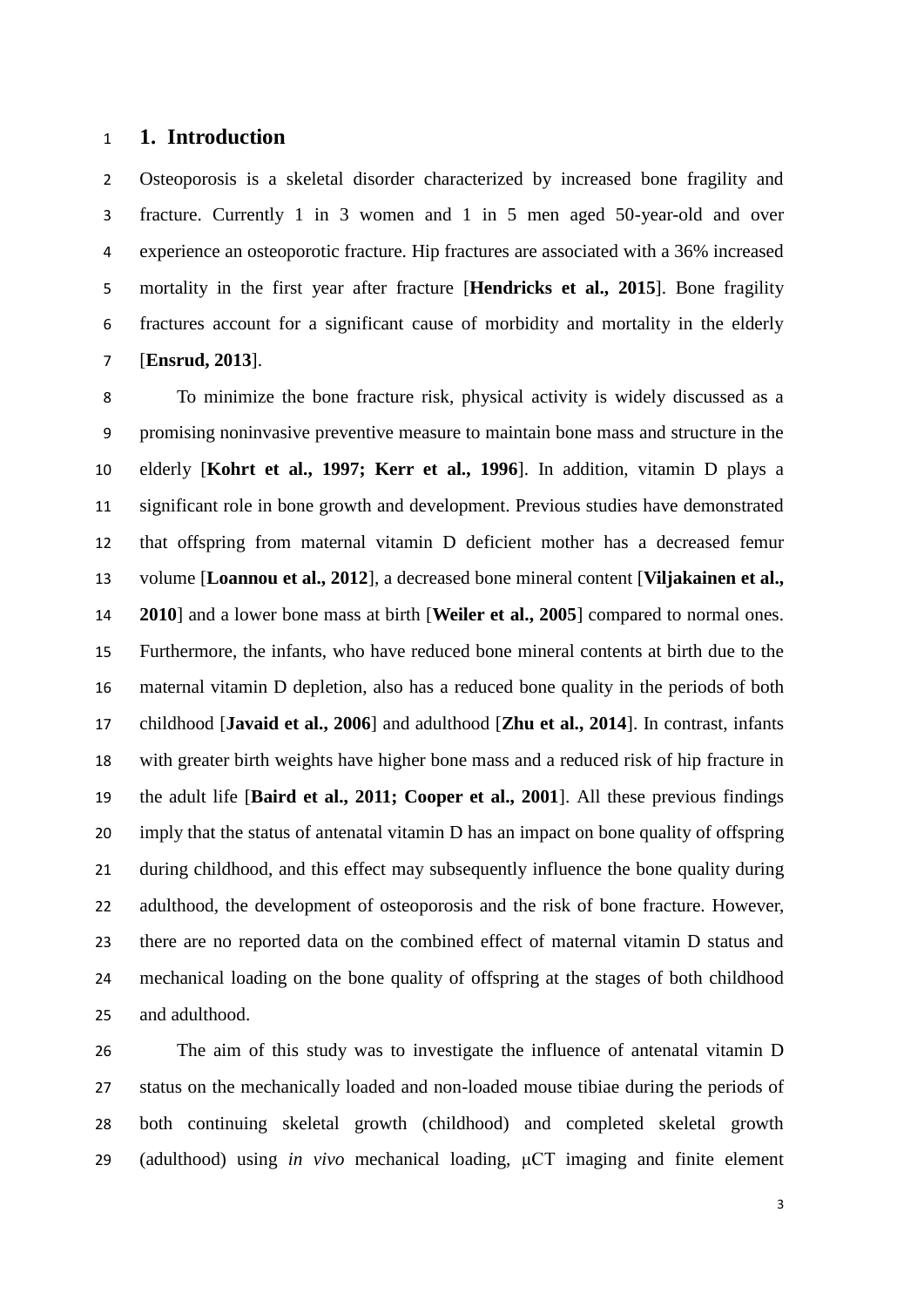- analysis.
- $\overline{2}$

#### **2. Materials and Method**

### **2.1. Animals,** *in vivo* **mechanical loading,** μ**CT imaging and image processing**

C57BL/6J mice were used to generate vitamin D replete and deplete dams, who went on to deliver litters that remained on the maternal diet until weaning (**Fig.1**), mimicking the common situation of vitamin D exposure in humans. In brief, four-week-old C57BL/6J mice were purchased and housed in the same condition based on the standard procedures, which compiled with the UK Animals Act 1986 and were reviewed and approved by the Local Research Ethics Committee of the University of Sheffield. The mice were fed with a vitamin D supplemented diet (1000 units/kg) or vitamin D free diet from 4-week-old. At 10-week-old, female mice were mated with Vitamin D normal adult males. Dams remained on their respective diets 14 throughout gestation until pup weaning. Offspring  $(n = 24)$  remained with their dams until weaning at day 22 whereupon they were weaned onto the Vitamin D replete diet.

 A non-invasive method of *in vivo* tibia loading was used to examine the bone responses to mechanical loading. 8-week-old and 16-week-old offspring from both vitamin D replete and deplete groups were used (**Fig.1**). The ages were chosen to reflect the periods of either continuing or completed skeletal growth. Two-week (3 times/week) *in vivo* cyclic compressive loading was performed on the left tibia, while the contralateral non-loaded limb (right tibia) was served as an internal control for mechanical loading. A 10.5N dynamic load was superimposed onto a 0.5N preload at a rate of 160000 N/s. The *in vivo* loading protocol consisted of 40 trapezoidal-waveform load cycles (0.2 second hold at 11N) with a 10 second interval between each cycle. The peak load of 11N was selected because this is known to induce an osteogenic response in female C57BL/6J mice [**De Souza et al., 2005; Willie et al., 2013**]. After the mechanical loading, both left and right tibiae were 28 dissected from the 10-week-old and 18-week-old offspring and were frozen at -20 °C (**Fig.1**). Based on the age of the offspring and the status of mechanical loading, the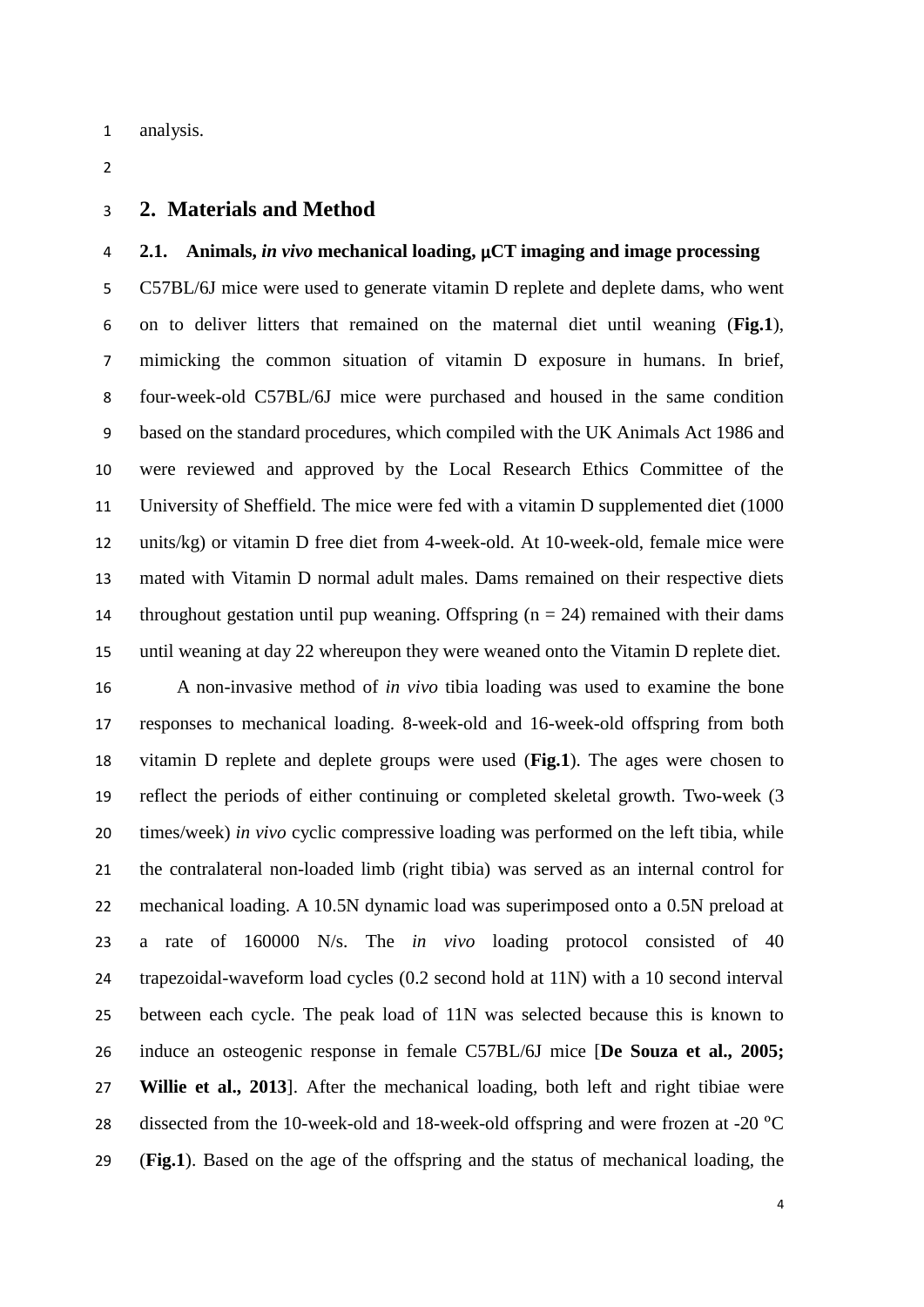tibiae were classified into 4 groups: loaded tibiae from 10-week-old offspring ('10week+11N'); non-loaded tibiae from 10-week-old offspring ('10week+0N'); loaded tibiae from 18-week-old offspring ('18week+11N'); non-loaded tibiae from 18-week-old offspring ('18week+0N') (**Fig.1**). There are 6 mice in each group.

The entire tibiae were scanned using a μCT imaging system (SkyScan desktop 1172) at the resolution of 10.0 μm, a voltage of 50 kV and a tube current of 200 μA. The μCT images were prepared for the morphometric and finite element analysis (**Fig.2**) (Amira 5.4.3). In brief, one left tibia from 10-week-old offspring was selected as the 'reference'. Its long (proximal-distal) axis was approximately aligned along the z-axis and the y-z plane passed through the central line of the articular surfaces of the medical and lateral condyles (**Fig. 2b**). To ensure that all the tibiae were aligned approximately in the same orientation, other left tibiae were aligned to the 'reference' tibia through the method of rigid registration. For the right tibiae, they were mirrored first, and then were aligned to the 'reference' through rigid registration (**Fig. 2d and e**). After transformation, all the image datasets were resampled using the Lanczos kernel, which is a low-pass filter considered to be the 'best compromise' among several simple filters [**Turkowski et al., 1990**].

#### **2.2. The standard bone morphometric analysis**

 From the transformed μCT images, standard morphometric analysis on the trabecular and cortical bone regions were performed. For the analysis of trabecular bone, a region of 1.0 mm height, which is 0.2 mm below the proximal tibial growth plate, was chosen (**Fig.2f**). For the analysis of cortical bone, a region of 1.0 mm height in the tibial midshaft was chosen (**Fig.2f**). From the regions of interest, the following 3D bone morphometric parameters were generated: trabecular bone volume fraction (BV/TV), trabecular number (Tb.N), trabecular separation (Tb.Sp) and trabecular thickness (Tb.Th), cortical thickness (Ct.Th) and cortical marrow area (Ct.MA).

#### **2.3. The finite element analysis**

 Heterogeneous finite element models of mouse tibiae were generated from the transformed μCT images (**Fig. 2g**). The grayscale image dataset was smoothed with a Gaussian filter (convolution kernel [3 3 3], standard deviation = 0.65) and then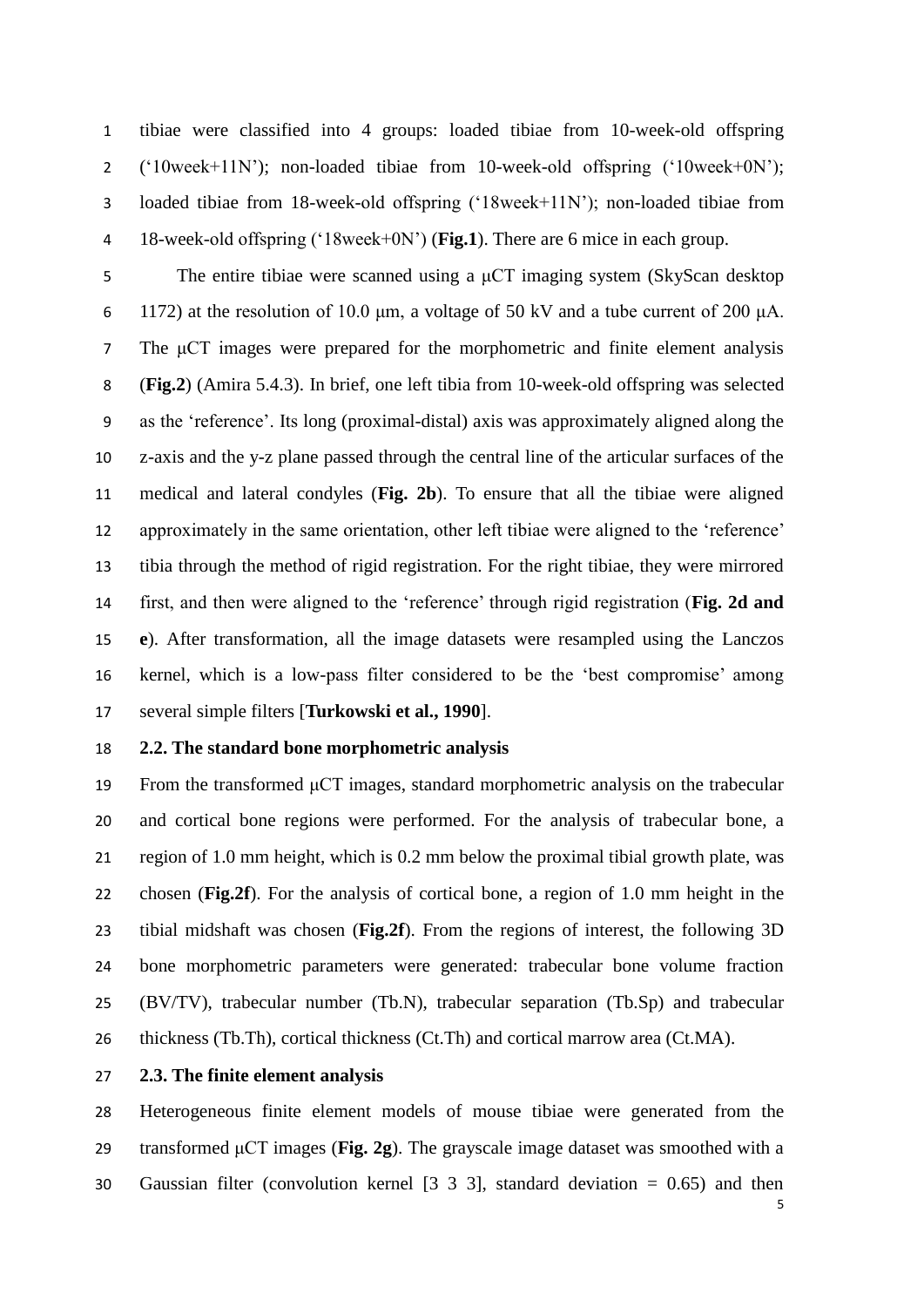binarised into bone and background using a fixed single level threshold, i.e. 25.5% of maximal grayscale value (approximately 420 mg HA/ccm) [**Klinck et al., 2008**]. The single threshold method cannot completely segment tibia, because the entire lower limb was imaged and other bones, such as femur, were also present in the images. Therefore, the tibia and fibula were further manually segmented from other bones (Amira 5.4.3, FEI Visualization Sciences Group, France). The tibial-fibula joint and the tibial proximal growth plate region were manually filled to allow the transmission of loading. From the binarised tibia-fibula images, the μFE model was created by converting each bone voxel into hexahedron using an in-house developed Matlab code (Matlab 2015a, The Mathworks, Inc. USA) [**Chen et al., 2014**] (**Fig. 2**). The bone Young's modulus (E) for each bone voxel was calculated from the grayscale value of that bone voxel. In details, the Hydroxyapatite (HA)-equivalent bone tissue 13 mineral density was calculated at each  $\mu$ CT image voxel using the relationship provided by the calibration phantom and then converted into Young's modulus using the established bone density-modulus relationship. In this study, the following exponential bone density-modulus relationship [**Easley et al., 2010; Yang et al., 2014**] was used:

$$
E = \begin{cases} 0.0104, & \rho < 0.4\\ 1.127 \cdot 10^{-4} (1000 \cdot \rho)^{1.746} & 0.4 \le \rho \le 1.2\\ 1.127 \cdot 10^{-4} 1200^{1.746} & \rho > 1.2 \end{cases}
$$

18 where, E is the Young's modulus (unit in GPa) and  $\rho$  is the bone tissue mineral density 19 (unit in g  $HA/cm^3$ ).

 The calculated image voxel-level moduli were mapped to the FE meshes using an in-house developed Matlab code. Poisson's ratio for each bone element is set to 0.3. The boundary condition applied in the FE models was chosen to mimic the experiment set-up used for the *in vivo* loading of mouse tibia. All nodes on the concave articular surface of the distal tibia were coupled to a distal RP and all degrees of freedom were fixed at the distal RP. The FE nodes at the contact surfaces on the tibial plateau were rigidly coupled to a proximal reference point (RP) and a uniaxial displacement of 0.05mm was applied (**Fig. 2g**). Totally, 48 tibial FE models (12 per group and both left and right tibiae) were generated. The models were solved on a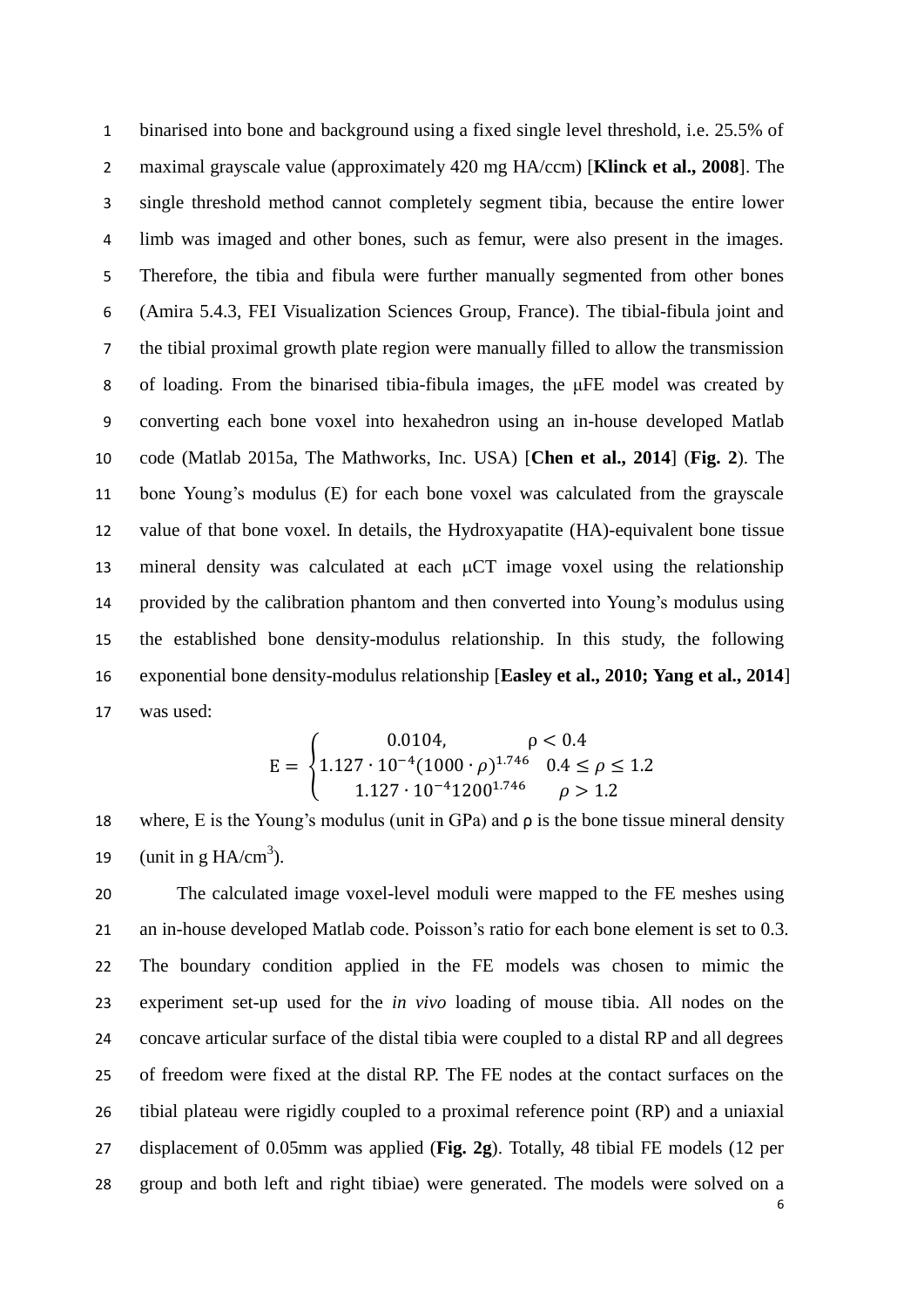workstation (Intel Xeon E-5-2670. 2.60 GHz, 256 GB RAM). The tibial compressive stiffness was calculated as the total reaction forces divided by the applied displacement. The tibial failure load was estimated as the amount of force in order for the first principal strain to reach 7300 με or the third principal strain to reach 10300 με [**Bayraktar et al., 2004**]. During the calculation, the most proximal 1.2mm region and the most dital 0.6mm region were excluded to remove the influence of boundary conditions on the results.

#### **2.4. Statistical analysis**

ANOVA test was used to compare the parameters between the Vitamin D replete and the Vitamin D deficient groups. Analysis was performed using SPSS, and the 11 probability of type I error was set to  $\alpha$ =0.05, i.e.,  $p$  < 0.05 was considered statistically significant.

## **3. Results**

 The influence of antenatal vitamin D status on bone morphometric parameters is shown in **Figures 3 and 4**. The antenatal vitamin D depletion significantly reduced Tb.BV/TV only in the loaded tibiae of 10-week-old offspring, i.e., in the group of '10week+11N' (**Fig.3a**). The antenatal vitamin D status has minimal effect on Tb.N (**Fig.3b**). The antenatal vitamin D depletion significantly reduced the Tb.Th only in the loaded tibiae of 10-week-old offspring (**Fig.3c**). The antenatal vitamin D depletion significantly increased Tb.Sp only in both mechanical loaded and non-loaded tibiae of 10-week-old offspring (**Fig.3d**). For the cortical bone, the antenatal vitamin D depletion significantly reduced Ct.Th only in the loaded tibiae of 10-week-old offspring (**Fig.4a**). The antenatal vitamin D depletion significantly increased Ct.MA in both mechanical loaded and non-loaded tibiae of 10-week-old offspring and in the loaded tibiae of 18-week-old offspring (**Fig.4b**).

 The influence of antenatal vitamin D status on bone mechanical parameters is shown in **Figure 5**. It is shown that the antenatal vitamin D depletion significantly reduced tibial stiffness and failure load only in the loaded tibiae of 10-week-old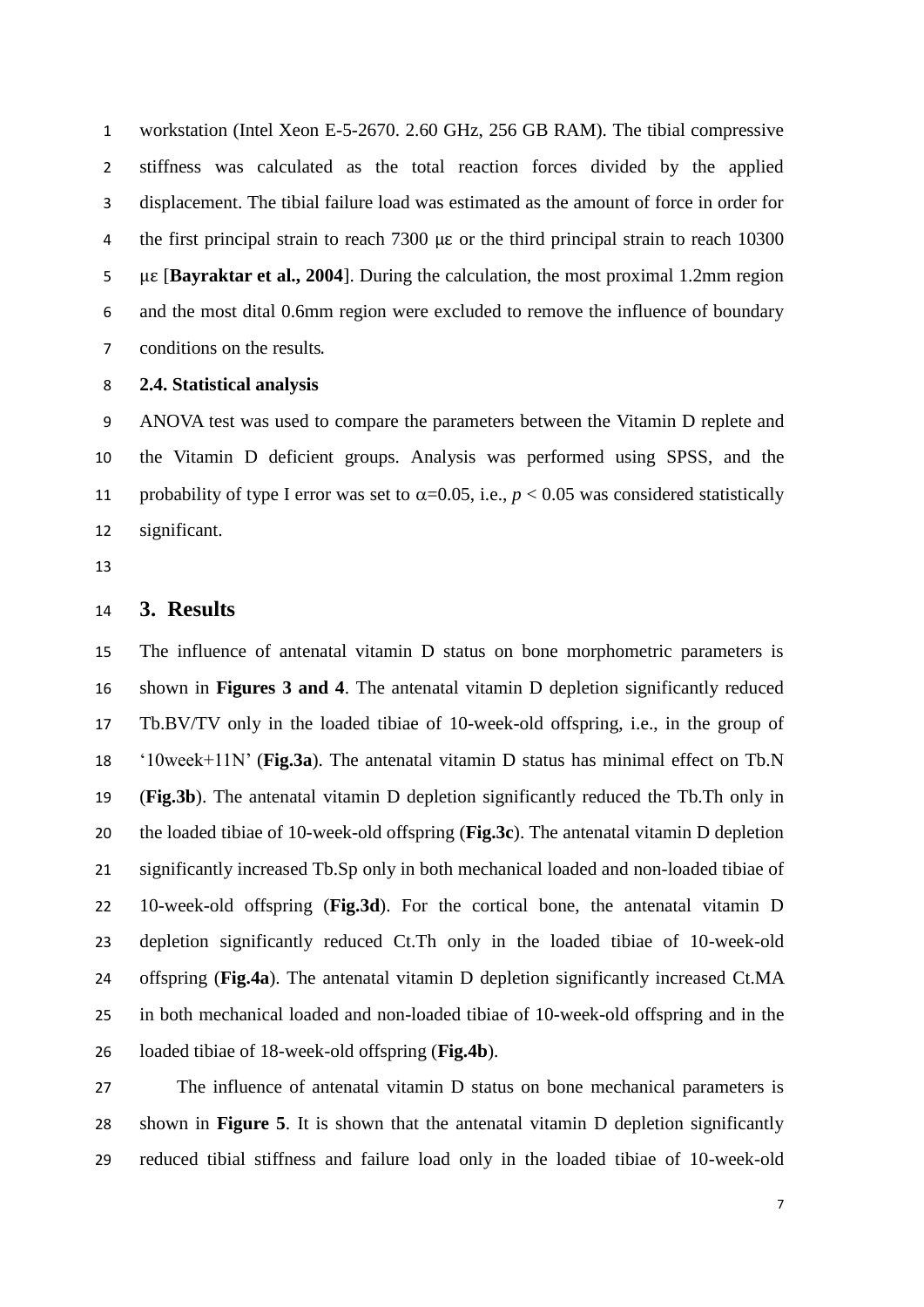- offspring.
- $\overline{2}$

#### **4. Discussion and conclusion**

The aim of this study was to test the hypothesis that antenatal vitamin D status may be responsible for altered bone responses to postnatal mechanical loading, may have a major influence on bone quality (bone volume ratio, stiffness, strength, etc.), and thus may act as a determinant for later bone quality.

First, in this study, it is revealed that, in response to mechanical loading, the effect of antenatal vitamin D status on bone parameters is different during the period of continuing skeletal growth and during the period of completed skeletal growth. During the period of continuing skeletal growth, in response to mechanical loading, Tb.BV/TV, Tb.Th, Ct.Th, bone stiffness and failure load were markedly increased, Tb.Sp and Ct.MA were markedly decreased in the loaded tibia of offspring from antenatal vitamin D replete dams. During the period of completed skeletal growth, in response to mechanical loading, only Ct.MA was significantly increased in the loaded tibiae of offspring from antenatal vitamin D replete dams. This is in agreement with previous studies that the aged skeleton is less responsive to the mechanical activity [**Birkhold et al., 2014; Holguin et al., 2014; Lynch et al., 2011**], but for the first time, the combined effect of vitamin D status and mechanical loading on bone quality in young and aged mice was investigated in the present study. The data revealed that mechanical loading that results in bone gain in younger individuals are not able to elicit the same beneficial responses in older individuals. Such observation is of general importance to any preventive training concept that aims at maintaining bone structure in aged individuals.

 Second, it is revealed that the influence of antenatal vitamin D status on bone parameters was different in the mechanically loaded and non-loaded tibiae. In the mechanically loaded tibiae, Tb.BV/TV, Tb.Th, Ct.Th, bone stiffness and failure load were increased in the 10-week-old offspring from antenatal vitamin D replete dams. In the non-loaded tibiae, the antenatal vitamin D status had a minimal influence on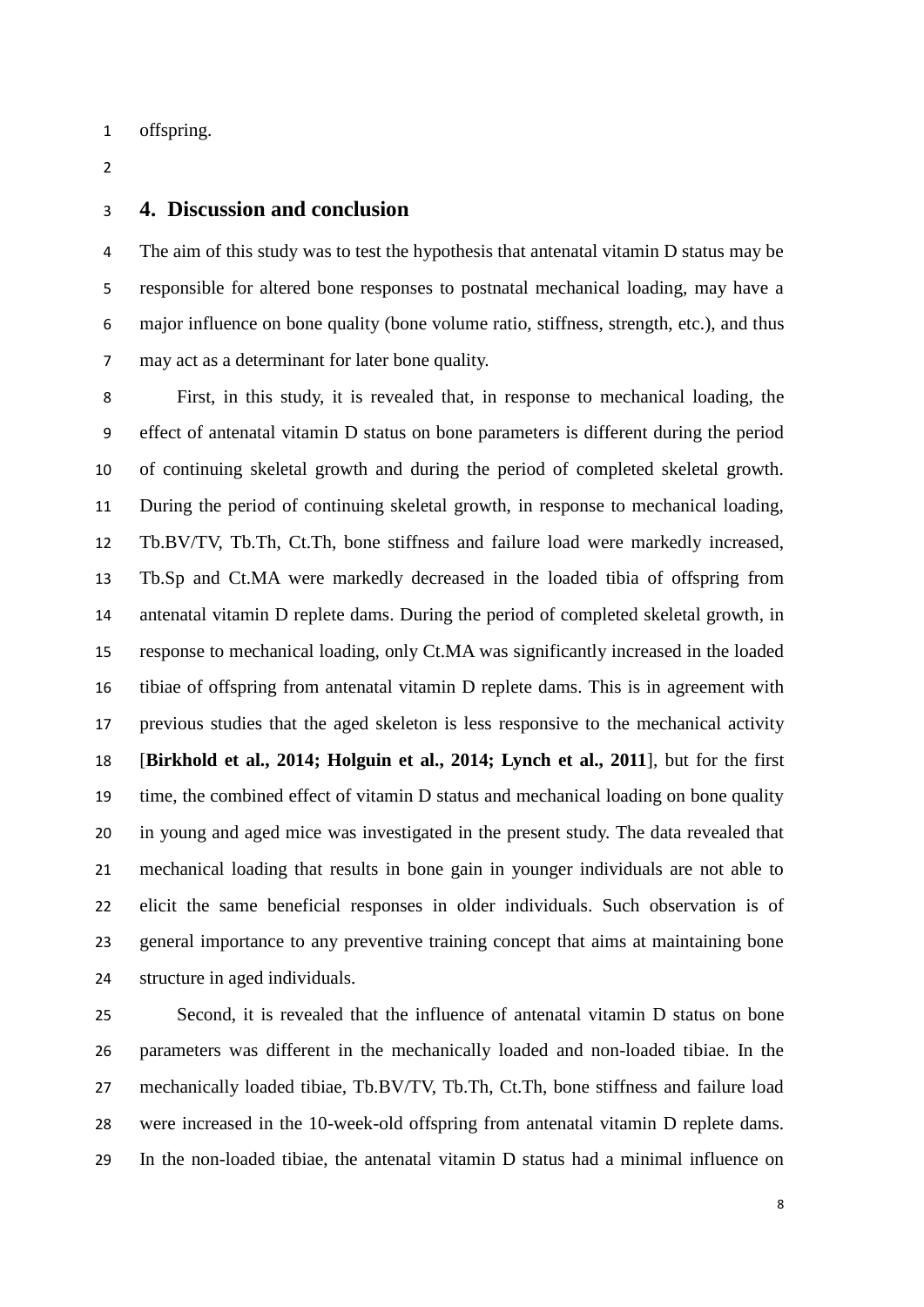bone morphometric and mechanical parameters. These data imply that vitamin D status alone cannot make alternations to bone quality. Only after the application of cyclic mechanical loading, more bone appositions were stimulated in the offspring from antenatal vitamin D replete dams compared to those from the antenatal vitamin D deficient dams.

In summary, it is revealed that the influence of antenatal vitamin D status on the bone of offspring was only during the period of continuing skeletal growth when the mechanical loading was applied. These data reveal that for increasing the bone quality (bone volume ratio, bone strength, etc.), it is important for the dams to have enough vitamin D during pregnancy and for the offspring to do enough physical exercise during childhood.

# **Conflict of interest statement**

 The authors declare that there are no financial or personal relationships with other persons or organizations that might inappropriately influence this work.

#### **Acknowledgements**

 This work was funded by the National Natural Science Foundation of China (11702057, 11772086), and the Open Fund from the State Key Laboratory of Structural Analysis for Industrial Equipment (GZ1611), Dalian University of Technology. Dr. Steph Borg (University of Sheffield) is well acknowledged for providing the μCT images for all the analysis performed in this study.

## **References**

- 1. Hendricks G, et al., A look behind the scenes: The risk and pathogenesis of primary osteoporosis. Nature Reviews Rheumatology 2015, 11: 462-474.
- 2. Loannou C, et al., The effect of maternal vitamin D concentration on fetal bone. Journal of Clinical Endocrinology and Metabolism 2012, 97: E2070-2077.
- 
- 3. Viljakainen et al., Maternal vitamin D status determines bone variables in the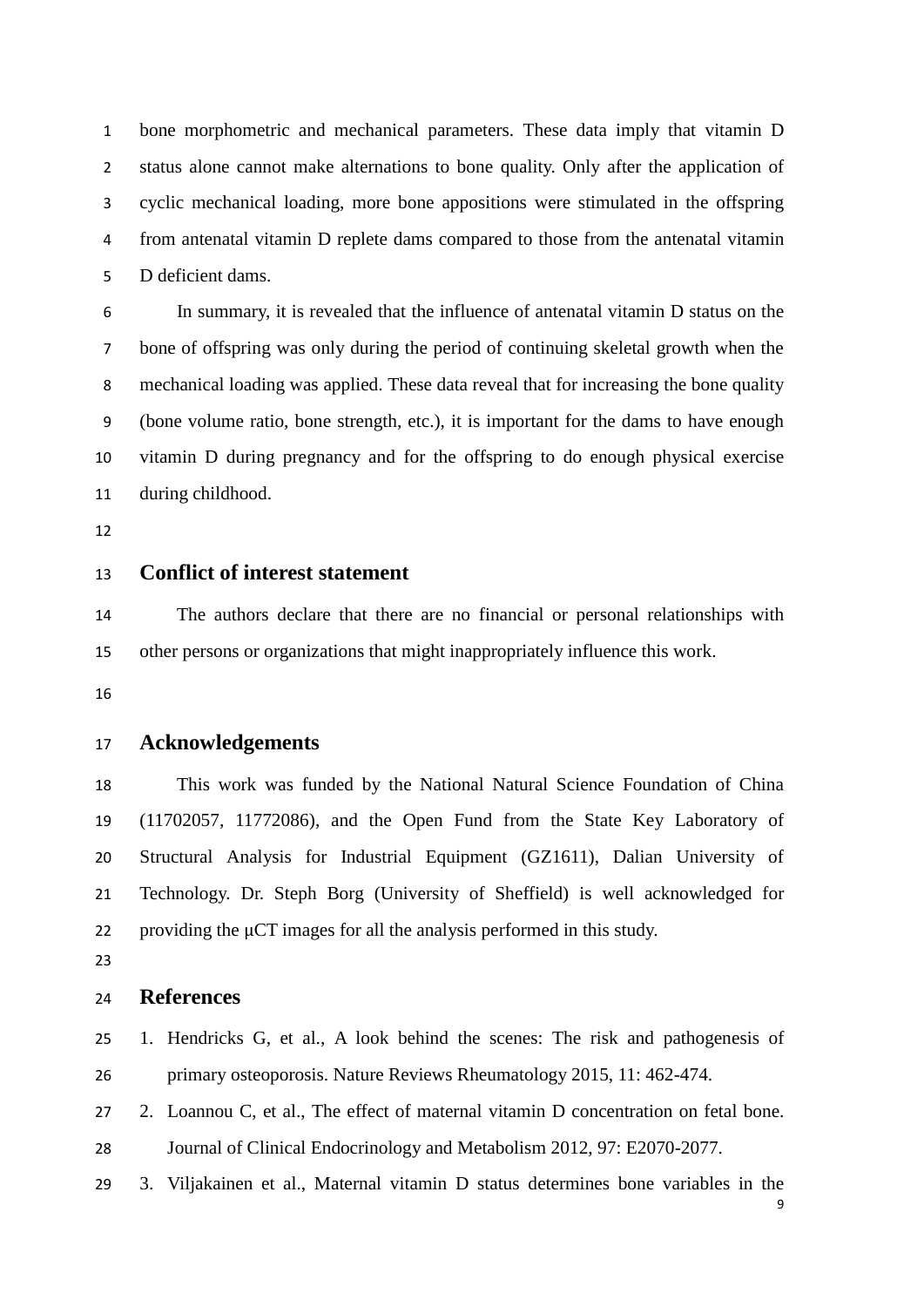newborn. Journal of Clinical Endocrinology and Metabolism 2010, 95: 1749-1757.

- 4. Weiler et al., Vitamin D deficiency and whole-body and femur bone mass relative to weight in healthy newborns. CMAJ 2005, 172: 757-761.
- 5. Javaid et al., Maternal vitamin D status during pregnancy and childhood bone mass at age 9 years: A longitudinal study. Lancet 2006, 367: 36-43.
- 6. Zhu et al., Maternal vitamin D status during pregnancy and bone mass in offspring at 20 years of age: A prospective cohort study. Journal of Bone and Mineral
- Research 2014, 29: 1088-1095.
- 7. Baird et al., Does birthweight predict bone mass in adulthood? A systematic review and meta-analysis. Osteoporosis Int. 2011, 22: 1323 -1334.
- 8. Cooper et al., Maternal height, childhood growth and risk of hip fracture in later life: A longitudinal study. Osteoporosis Int. 2001, 12: 623-629.
- 9. De Souza et al., Non-invasive axial loading of mouse tibiae increases cortical bone formation and modifies trabecular organization: a new model to study cortical and cancellous compartments in a single loaded element. Bone, 2005, 37: 810-818.
- 10. Willie et al., Diminished response to in vivo mechanical loading in trabecular and not cortical bone in adulthood of female C57Bl/6 mice coincides with a reduction in deformation to load. Bone, 2013, 55: 335-346.
- 11. Kerr D, et al., Exercise effects on bone mass in postmenopausal women are site-specific and load-dependent. J Bone Miner Res 1996; 11: 218-25.
- 12. Kohrt WM, et al., Effects of exercise involving predominantly either joint-reaction or ground-reaction forces on bone mineral density in older women. J Bone Miner Res 1997; 12: 1253-61.
- 13. Ensrud KE. Epidemiology of fracture risk with advancing age. J Gerontol A Biol Sci Med Sci 2013; 68: 1236-42.
- 14. Birkhold et al., The influence of age on adaptive bone formation and bone resorption. Biomaterials 2014; 35: 9290-301.
- $1<sub>0</sub>$ 15. Holguin et al., Aging diminishes lamellar and woven bone formation induced by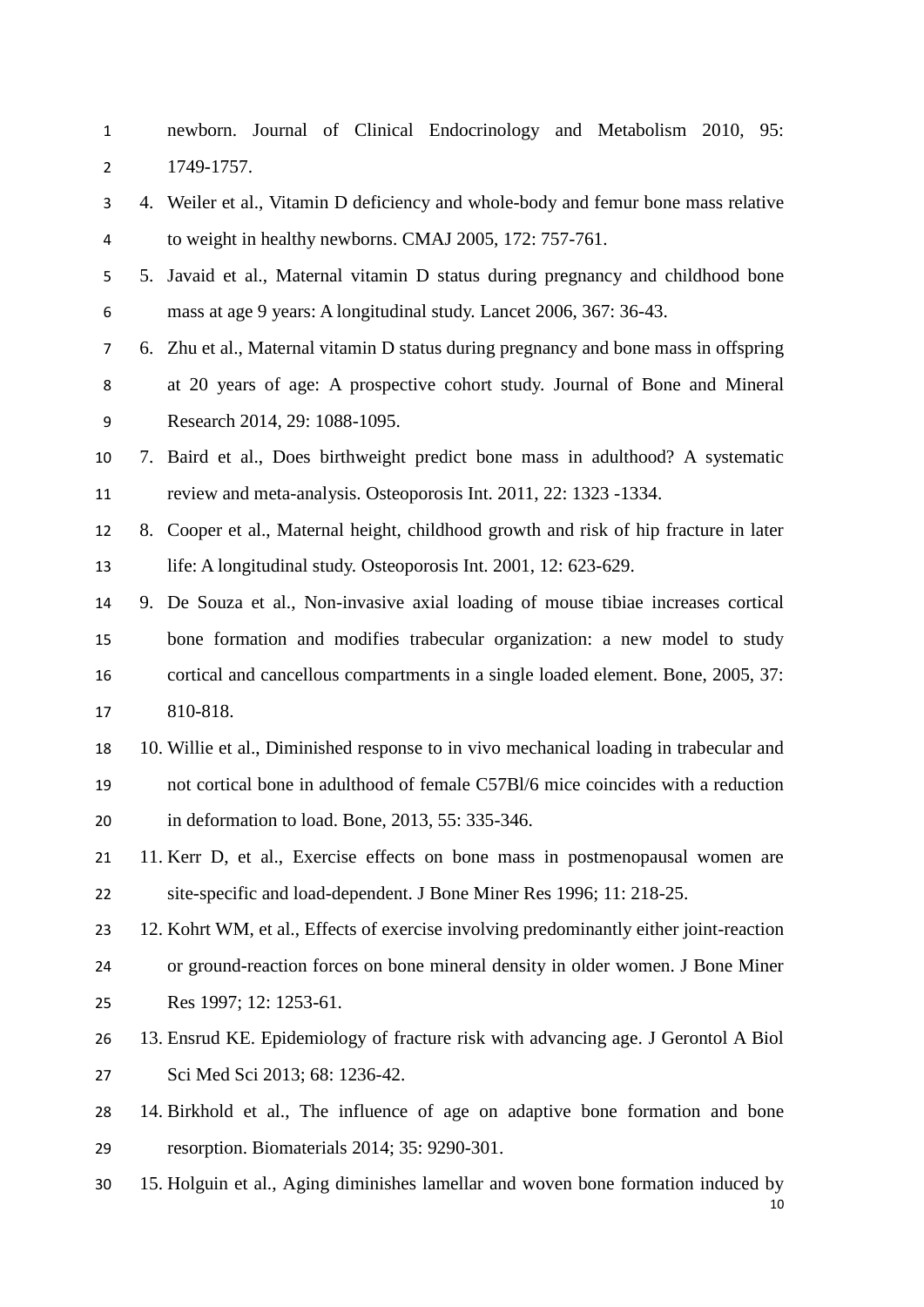- tibial compression in adult C57BL/6. Bone 2014; 65: 83-91.
- 16. Lynch et al., Tibial compression is anabolic in the adult mouse skeleton despite reduced responsiveness with aging. Bone 2011; 49:439-46.
- 17. Turkowski et al., Filters for common resampling tasks. In: Glassner AS, editor. Graphics gems 1. Academic Press; 1990, 147-65.
- 18. Klinck et al., 2008. Radiation effects on bone architecture in mice and rats
- resulting from in vivo micro-computed tomography scanning. MEP, 30, 888-895.
-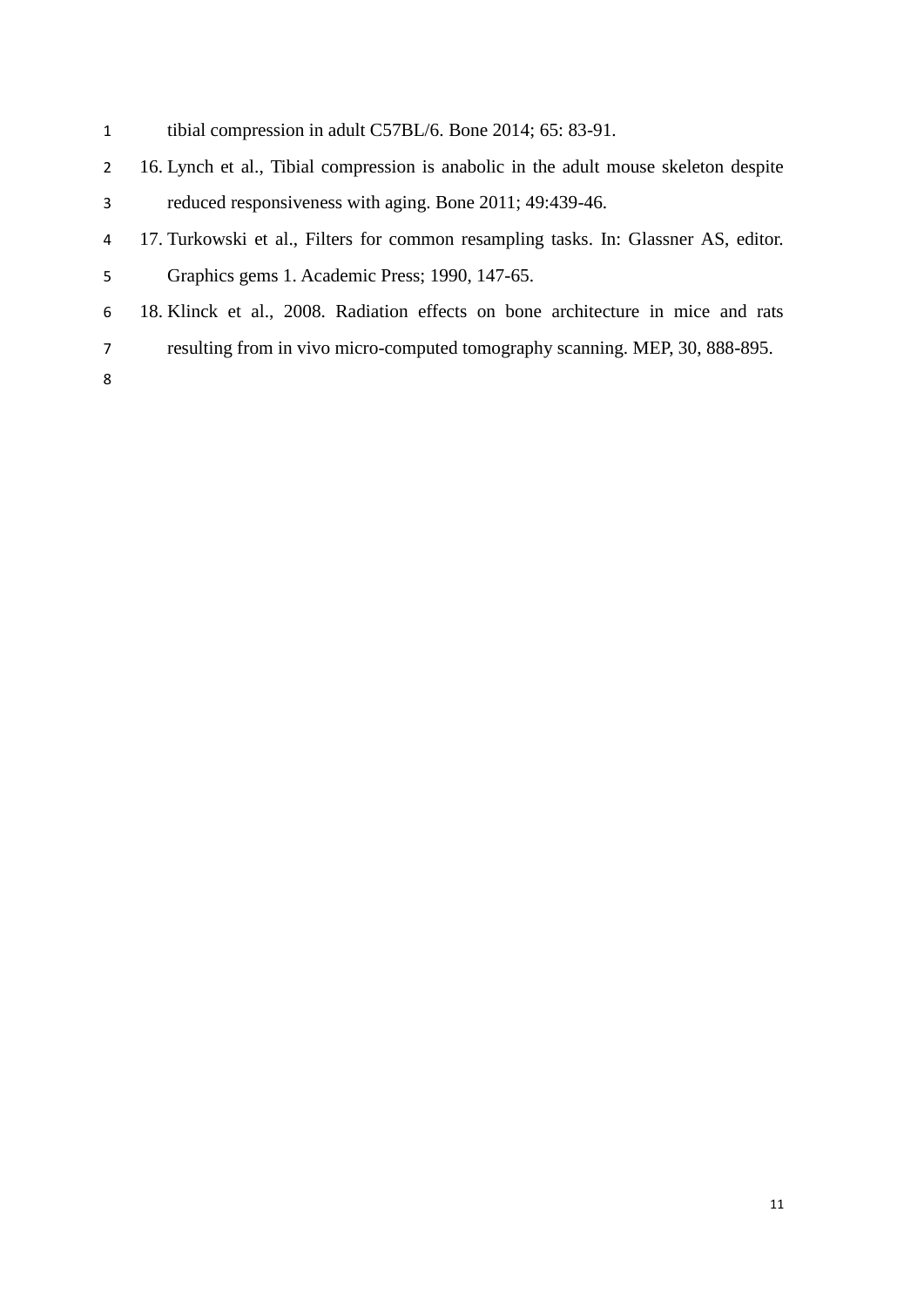

**Figure 1.** Experimental design: the offspring of 8-week-old and 16-week-old from vitamin D replete and deficient mom groups were used for investigations. First, the left tibiae were mechanically loaded *in vivo* for 2 weeks. Then both tibiae were dissected and went for bone morphometric and finite element analysis.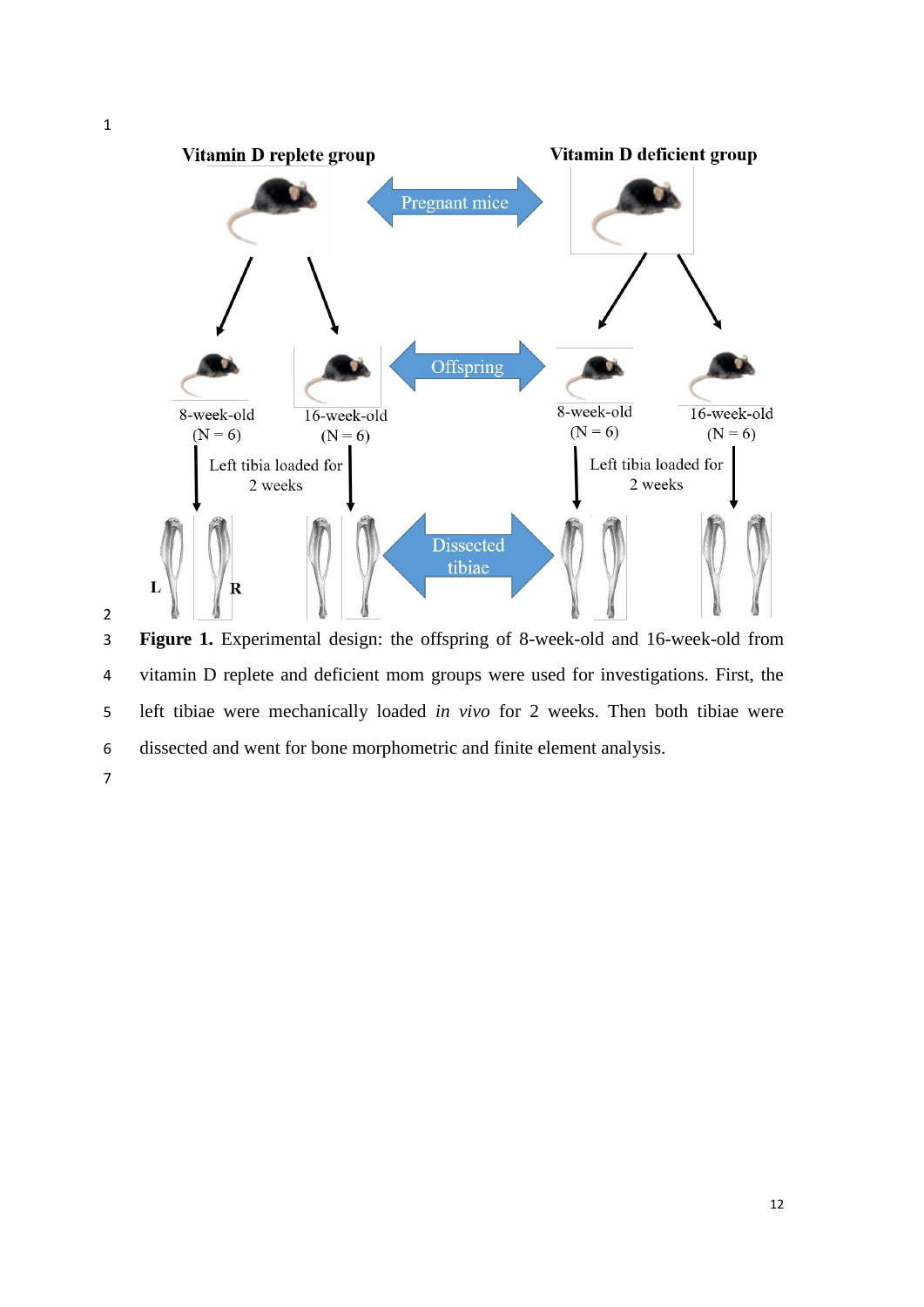



**Figure 2.** The schematic procedure for the tibial morphometric and finite element analysis. All the tibiae were re-orientated first. The morphometric analysis was performed on the proximal trabecular part (trabecular bone volume fraction, thickness, separation and number were calculated) and tibial midshaft (cortex thickness and marrow area were calculated). The finite element analysis was performed on the entire tibia.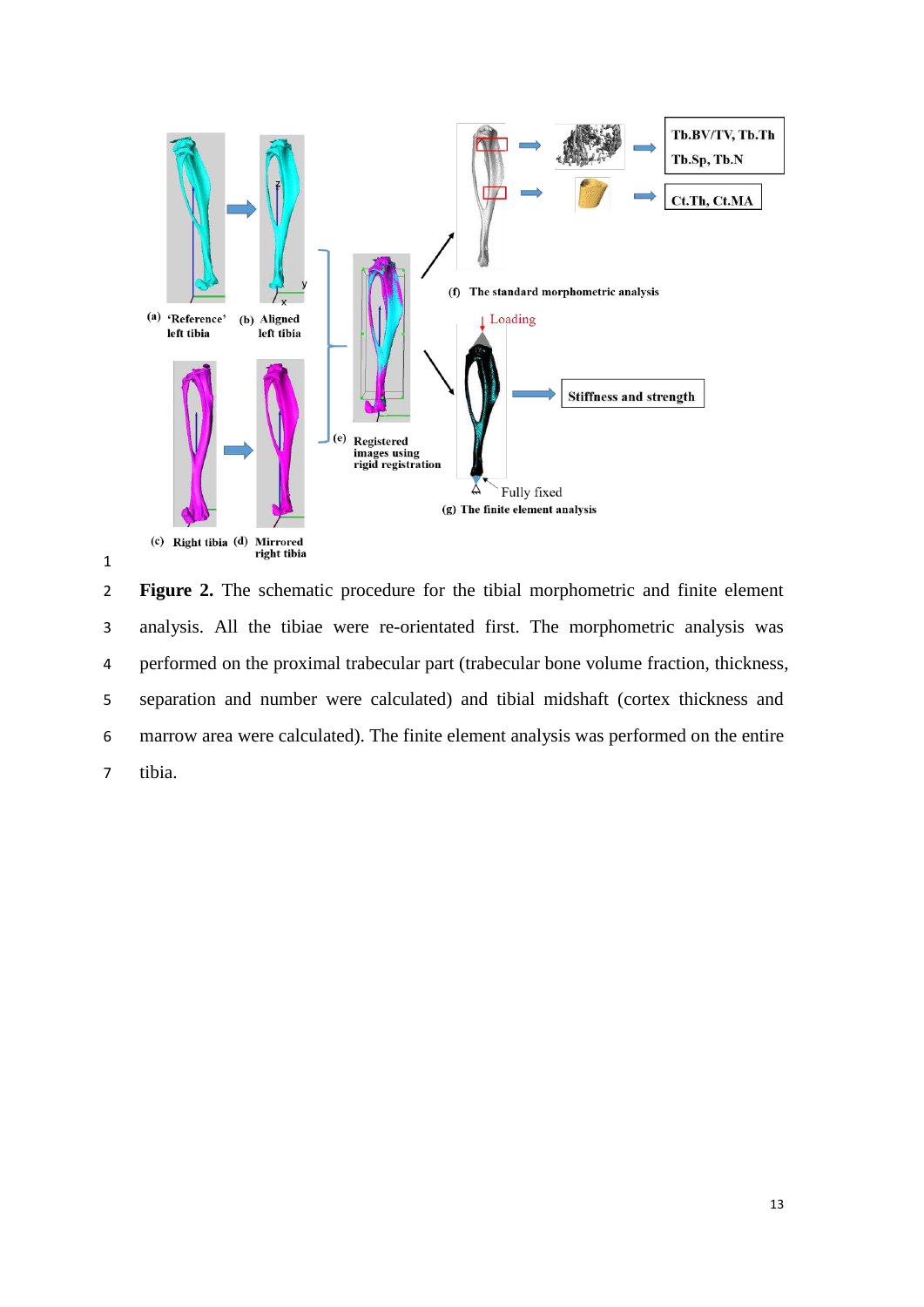